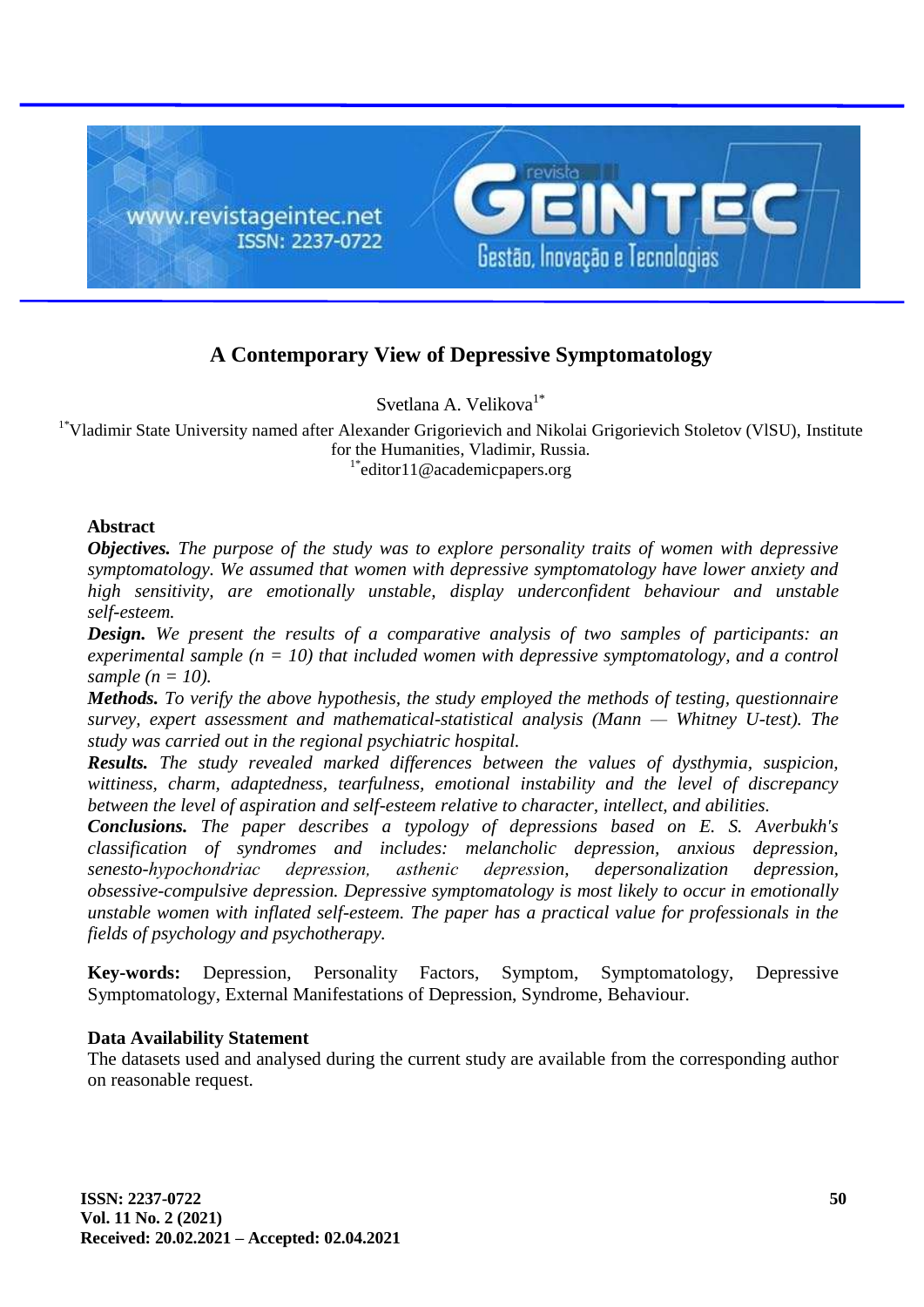#### **Practitioner Points**

- The data obtained from the theoretical and methodological analysis enabled to suggest symptomatic typology of persons with depressive conditions, which has a practical value for consulting practice and psychotherapy.
- The findings from this study enable early detection of women's personality traits that determine the formation and development of depressive conditions. The identification of personality traits that correlate with depressive conditions makes it possible to elaborate a set of preventive activities.
- The data obtained from the study contribute to the effectiveness of communication between the doctor and the patient in a clinical setting, and the patient's inner circle during the subsequent rehabilitation.

## **1. Introduction**

Depression is one of the most common illnesses. According to WHO, more than 150 million people worldwide are affected. About 15 million of them are in Russia, according to the Russian healthcare authorities (Kępiński, 2002). However, repeated depressive episodes occur in about 60% of depressed patients (Nuller, 1981).

It is important to emphasize that depression tends to have adverse effects. It affects the quality of life and personal adaptive capacity and greatly increases the risk of suicide. Depression can also lead to lowering or loss of the occupational status, family breakdown and even to complete disability. A WHO-sponsored research indicated that by 2020, the depression will rank second (after coronary heart disease) leading cause of disability (Smulevich, 2001).

The causes of depression include biological (illnesses, medications, etc.) and psychosocial and social (stress, bereavement, etc.) (Veltishhev, 2000; Frolova, 2011). Bipolar affective disorder is caused by biological reasons. Everyone is occasionally exposed to the psychosocial and social causes of depression, but not everyone develops this health condition. This raises the question: why identical adverse conditions cause depression in some people and does not cause it in others? The answer to this question is, in part, a provision about the personality types and traits that greatly increase the risk of depressive disorders (Gataulina & Demin, 2010; Podkopytov & Chaika, 2003; Haenel, 2009).

Meanwhile, one of the key conclusions at a conference on personal dysfunctions in individuals with depressive disorders that was held in the United States in 1988, was the assumption that personality factors may play the key role in the pathophysiology, progress and treatment of depression (Garanian, 2009).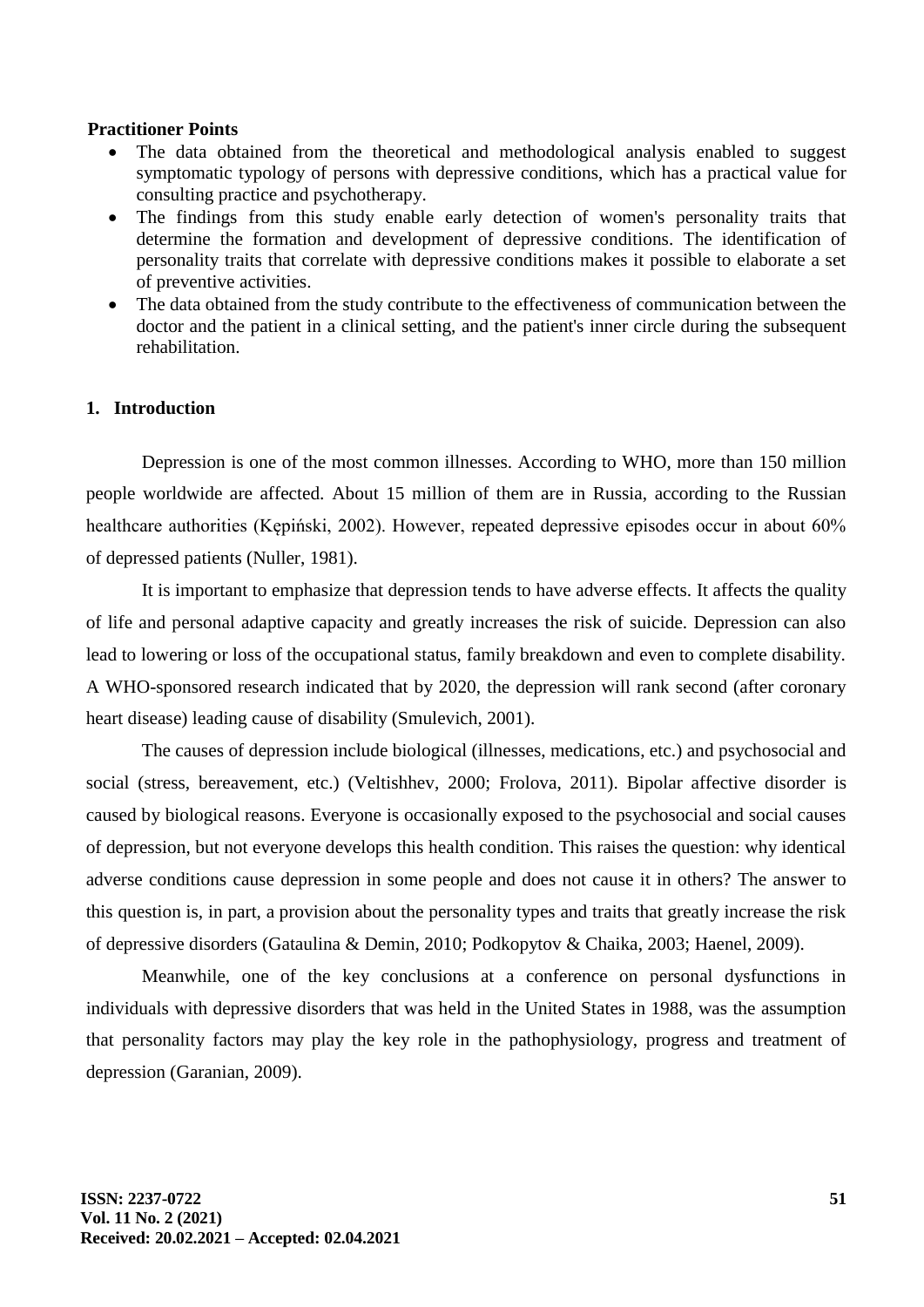It is known that depressive disorders are more common in women than in men (Bendas, 2006; Comer, 2001). It is also believed that women are more socially oriented than men, which is manifested in their certain personal characteristics (ICD-10).

### **2. The Essence of Depressive Symptomatology**

In the Dictionary of Psychiatric Terms, V. M. Bleicher and I. V. Crook interpret the concept of "symptomatology" as a combination of symptoms of illness or group of illnesses (Bleicher & Crook, 1986). Based on this definition, in this paper the term "depressive symptomatology" is understood as the complex of symptoms of depression. At the same time, as Yu. Nuller pointed out in his book "Depression and Depersonalization", the term "depression" is usually used to denote a vast and vaguely defined range of phenomena (Nuller, 1981). The difficulties here arise from the inaccuracy and ambiguity of the concept. In particular, the word "depression" has the following meanings: a symptom of depressed mood, syndromes that regard reduced mood as the main component and a health condition, which symptomatology is limited to purely affective syndromes: depressive or depressive and manic. C. Wenar and P. Kerig point out that depression as a symptom can be viewed as normal since most people occasionally experience the state of low spirits and blues (Venar & Kerig, 2007). The syndrome of depression is a set of symptoms that frequently appear together and include a sense of sadness, loneliness, agitation and anxiety. The disorder of depression (often referred to as "clinical depression") implies a severe form of these symptoms, a specific etiology, progress and outcome. Such combinations of symptoms cause distress and disrupt the body functioning. Yu. T. Frolova, when differentiating depression and normal emotional responses, suggests that healthy people have more adaptive strategies for coping with negative emotions, and provides the following examples: the ability to temporarily separate oneself from negative thoughts, acceptance of psychological help from family and friends, use of compensatory activities, which evoke a sense of gratification (Hjelle & Ziegler, 2002).

## **3. Types of Depression Symptoms**

There is a variety of classifications of depression symptoms. Yu. T. Frolova describes a classification that divides them into primary and additional symptoms. The primary depression symptoms are the manifestations that occur almost in every case. Those include 3 symptoms: 1) Depressed mood (feelings of melancholy, sadness...), 2) Loss of interest in life and enjoyment 3)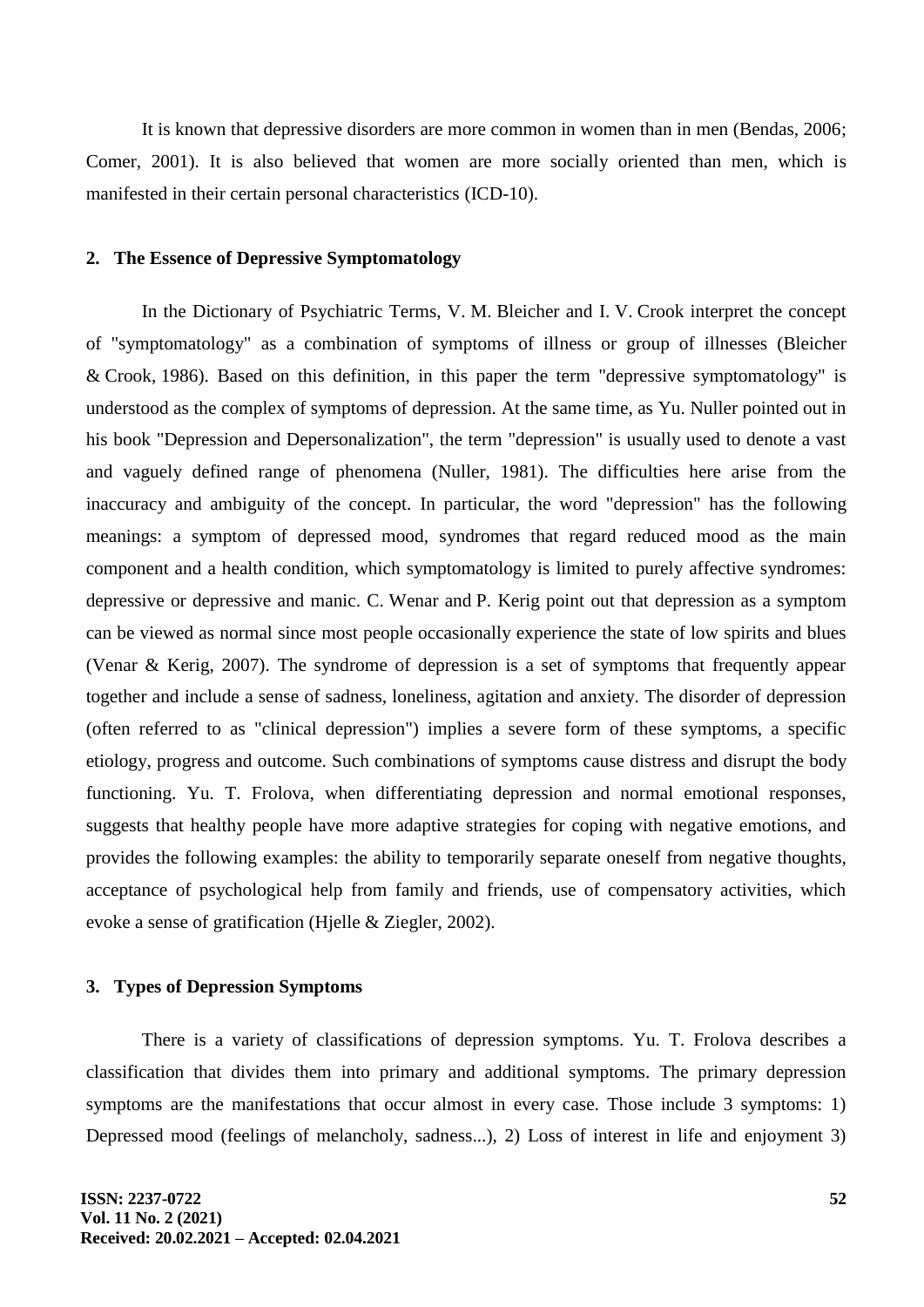Diminished activity. The additional symptoms are complementary and make the overall medical picture more diverse (those may appear in some cases, and not in others). This group of symptoms includes: 1) Poor concentration, 2) Reduced thinking capacity, 3) Indecision, 4) Delusional ideas (future adversity, suicide, feeling one's own sinfulness and guilt), 5) Slow and poor speech 6) Reduced self-esteem, a propensity to self-reproach, 7) Negative future perception, 8) Suicidal ideas, 9) Disturbed sleep, 10) Disturbed appetite, 11) Pain related to the feeling of melancholy, 12) Circadian and seasonal mood fluctuations, 13) Substance abuse. The book also states that a short-term low mood is not yet an indicator of a depression, and according to ICD-10, a duration of at least 2 weeks is required for diagnosis (Hjelle & Ziegler, 2002).

The ICD-10 categorizes the symptoms according to the above principle (Minutko 2006). It reckons the following symptoms as primary: 1) Depressed mood, regardless of the circumstances, for a long period of time, 2) Anhedonia (a loss of interest or pleasure from a previously enjoyable activity), 3) Severe fatigue during a long period of time. The list of additional symptoms includes: 1) Negative future perception (pessimism), 2) Feelings of guilt, uselessness, anxiety and (or) fear, 3) Low self-esteem, 4) Loss of concentration and indecision, 5) Thoughts of suicide or death, 6) Increased or decreased appetite, 6) A sweet taste in the mouth, without an apparent stimulating substance; 7) Disturbed sleep. According to ICD-10, two primary symptoms and at least three additional symptoms are required to diagnose a depression.

The classification in the A. B. Smulevich's book "Depression in General Medicine" is similar to the above typologies (Smulevich, 2001). The primary symptoms are the same as those listed in ICD-10, and the additional symptoms are also the same with a different wording. The book also draws attention to the fact that 20–30% of patients suffer from residual depressive symptomatology even during remissions (mostly asthenic or somatic and vegetative symptoms). The DSM-IV depression criteria have the same meaning as the symptomatology in the above classifications. However, the list has slightly different wording and includes one symptom that was not mentioned above: the psychomotor agitation (Bleicher & Crook, 1986).

Some authors divide symptoms into affective, motivational, cognitive, behavioral and vegetative symptoms (Beck, Rush & Emery, 2003; Comer, 2001)*. Affective symptoms*: sadness, anxiety and melancholy, loss of sense of humor and gratification, apathy, loss of affection for family. *Motivational symptoms*: the desire to escape from their life, lack of motivation, no easiness or initiative. *Cognitive symptoms*: poor concentration and associated memory impairment, reduced intellectual ability, cognitive distortions (pessimism, ideas of guilt, etc.). *Behavioral symptoms*: passivity and associated lower productivity, alienation from people, retardation. *Physical or*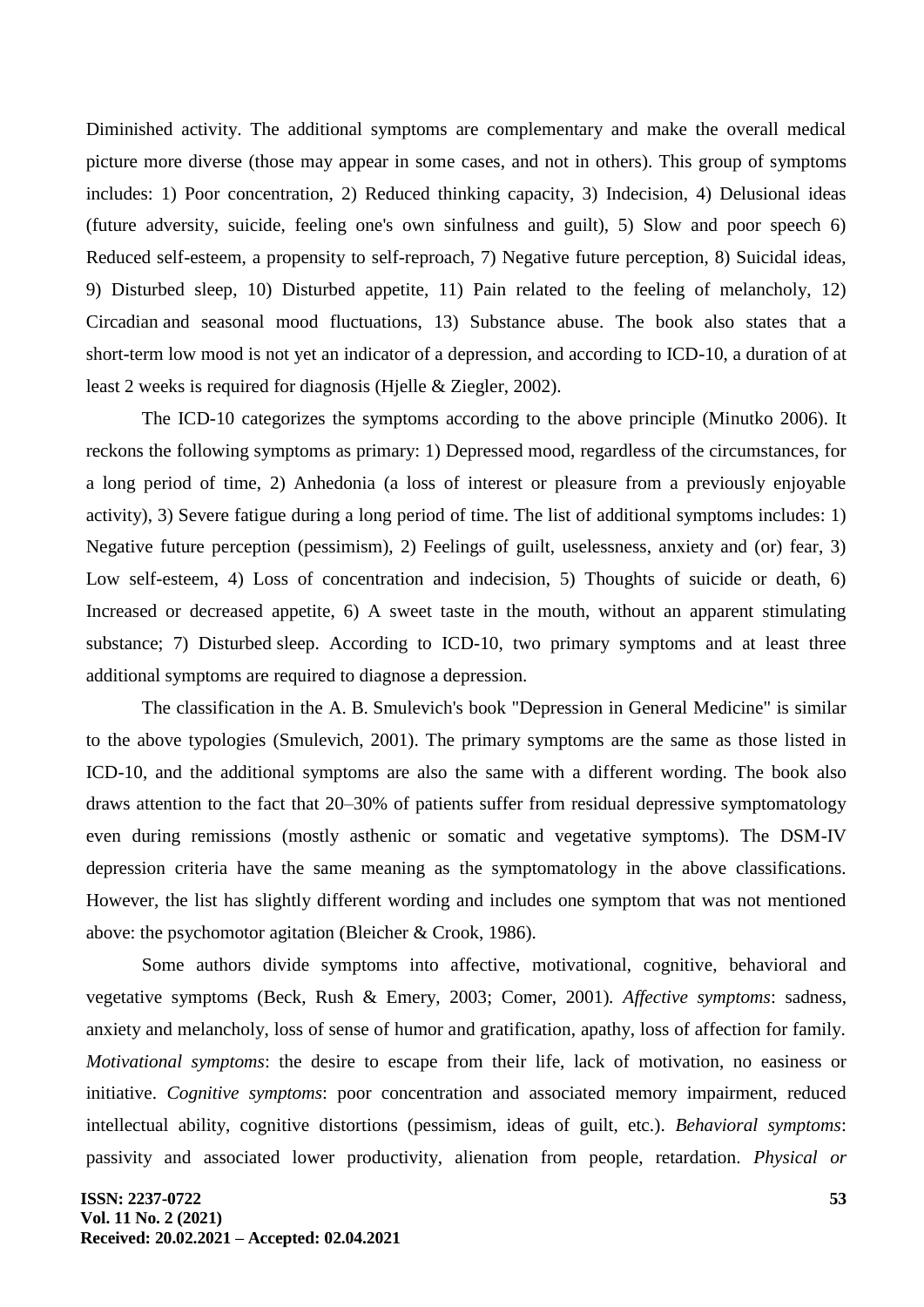*vegetative*: sleep disturbances (insomnia or oversleep), change of appetite (increased or decreased appetite).

In her book "Depression and methods of treatment", A. Shirman divides the symptoms into the psychological symptoms (sadness, despair, low self-esteem, apathy, interpersonal problems, guilt, negativism, suicidal thoughts), biological (disturbed appetite, sleep, sexual frustration; lower energy, panic attacks, inability to enjoy anything [anhedonia]) and additional symptoms (poor concentration, excessive emotional sensitivity, rapid mood swings, alcohol and drug abuse, hypochondria). Such criteria as panic attacks and hypochondria distinguish this classification from the above typologies.

A. Shirman also notes that excessive concern about one's own health, while there are no physical symptoms of illness (hypochondria), is often a sign of undiagnosed depression. The same is observed by V. F. Desyatnikov in his book "The Masks of Depression": there are mental depressive conditions, in which mental disorders are almost unnoticeable, while the physical disorders prevail and disguise the depression to an extent that neither the doctor, nor the patient can understand the true roots of the problems (Desyatnikov, 1987). In such conditions, the somatic disorder is normally imaginary, and the physical pain is quite real and forces to seek medical help. This phenomenon was called masked depression. The patients with this disorder tend to take no notice of any negative neuropsychiatric changes and attribute their lower mood to somatic complaints. Such conditions are disguised under various symptoms ("masks"). There are a variety of such "masks": *psychopathological disorders* (phobic anxiety disorders: generalized anxiety disorder, anxious doubts, panic attacks, kenophobia; obsessive-compulsive: obsessions; hypochondriac; neurasthenic), *circadian rhythm abnormalities* (insomnia*, hypersomnia), vegetative disorders* (dizziness, skin itching, functional disorders of organs, etc.), *pain with various causes and location pathocharacterologic disorders*(disturbance of drive: dipsomania, drug addiction, inhalant abuse; anti-social behavior: impulsiveness, propensity to conflicts, outbreaks of aggression; hysterical reactions: resentfulness, tearfulness, propensity to dramatizing, etc.) (Smulevich, 2001).

M. Yapko suggests an interesting and very extensive classification of depression symptoms based on the dimension of experience in a variety of therapeutic theories and programs (Yapko 2002). M. Yapko distinguishes: *depression symptoms in the physical dimension* (disturbance of sleep and appetite, lack of sex drive; major weight changes; feelings of anxiety and fatigue; complaints about physical distress); *depression symptoms in the cognitive dimension* (negative expectations, low self-esteem, negative thinking, suicidal thoughts, indecision, self-obsession, poor concentrating, focusing on the past, propensity to generalizations, despair, change of perception (sharpened/reduced), rigidity); *depression symptoms in the behavioral dimension*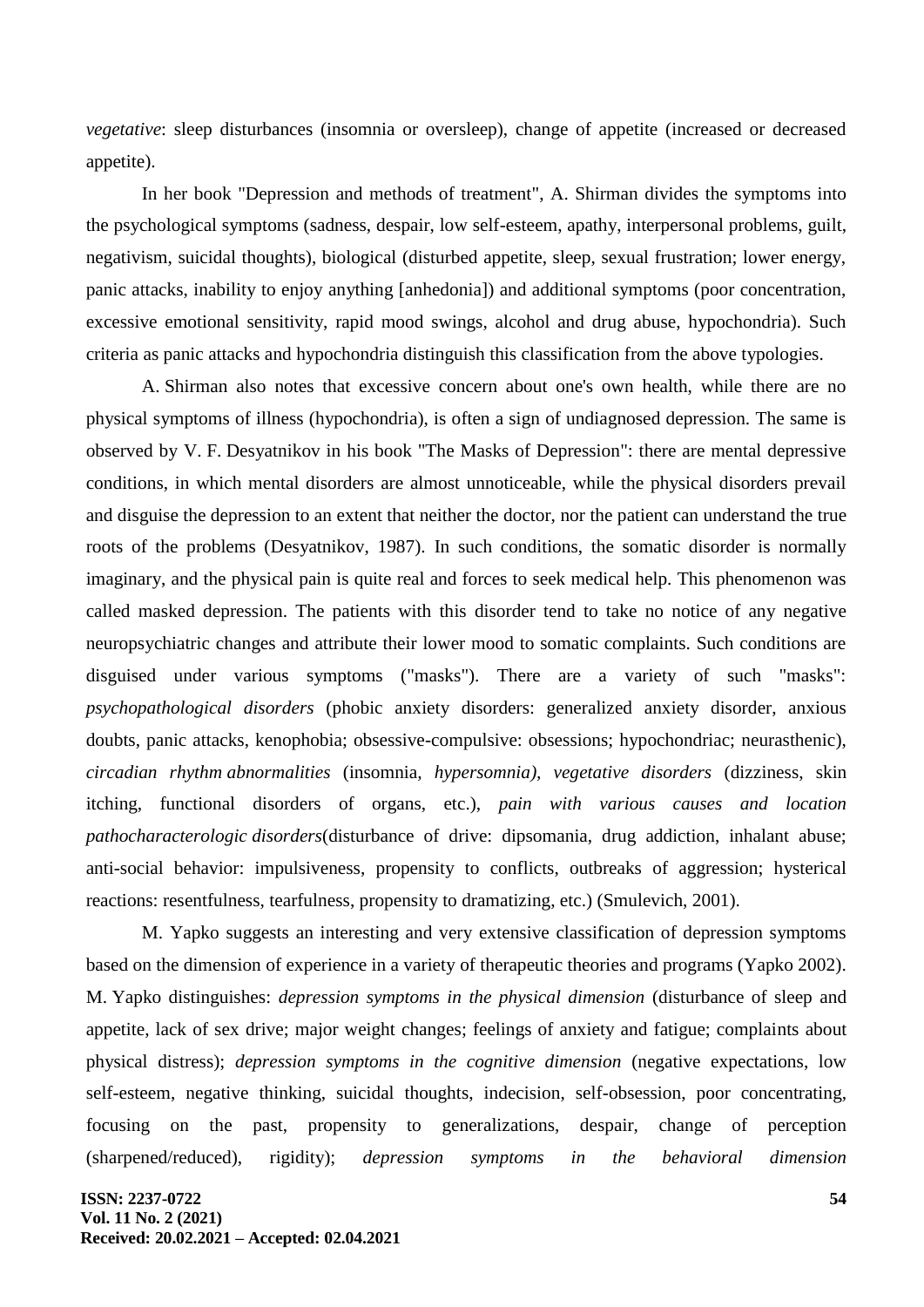(hyperactivity/underactivity; suicidal behaviour; destructive actions; emergence of crying bouts; slowed speech; emergence of dependencies; impulsiveness; perfectionism; psychomotor agitation/retardation; behaviour that contradicts to the person's own values; behaviour interpreted as acting out; propensity to subordination); *depression symptoms in the affective dimension*  (ambivalency, irritability, anhedonia, sadness, loss of sense of humor, loss of self-esteem, apathy, feeling of worthlessness and powerlessness, guilt, increased/reduced emotional responsiveness, concentration on depressive feelings), *depression symptoms in the dimension of relationships* (taking the victimized position and the desire for self-sacrifice, isolation, excessive need for approval and dependence on other people, excessive responsibility for others, passive-aggressive behavior, criticism in relation to people, problems in expressing feelings, using inappropriate patterns to build relationships, the desire for / avoidance of power, lack of meaningful social attitude, blurred / too clear boundaries of personality); *depression symptoms in the symbolic dimension* (nightmares; destructive fantasies; speculation about spiritual issues; symptoms that metaphorically represent internal experience; the idea of "miraculous recovery"); *depression symptoms in the contextual dimension* (predictable responses to certain situations; difficulties with assessment of the situation requirements; blurred or ossified boundaries of individuality that depend on the situation); *depressive patterns in the historical dimension* (severe losses the patient had to go through in the past; situations in which the patient did not control the course of events, the lack of a wide range of personal experience).

The classifications above did not pay due attention to the external manifestations of depression, however many authors explore this aspect of the problem (Kępiński, 2002; Libin, 1999; Shapovalenko, 2005). Having analyzed their accounts of the external manifestations of depression, one can see that they form a universal image of a depressed person. For example, T. Haenel noted that oftentimes artists very accurately convey the posture of depressed people. Such artwork usually depicts the person sitting down with their head on the hands, their shoulders slumped, and back hunched (the same is observed while they are walking). V. L. Minutko also mentions the unkempt personal appearance of depressed people and gives a detailed account of their facial expression: Veraguth's eyelid folds (close to the outer part of the eyebrows), the drooping corners of the mouth, the look is directed down. The image can be complemented by A. Kępiński's observation about the slowness and heaviness of patient's movements.

Despite the variety of different classifications, it can be observed that most of the symptoms coincide, and the positive affectivity is in the foreground.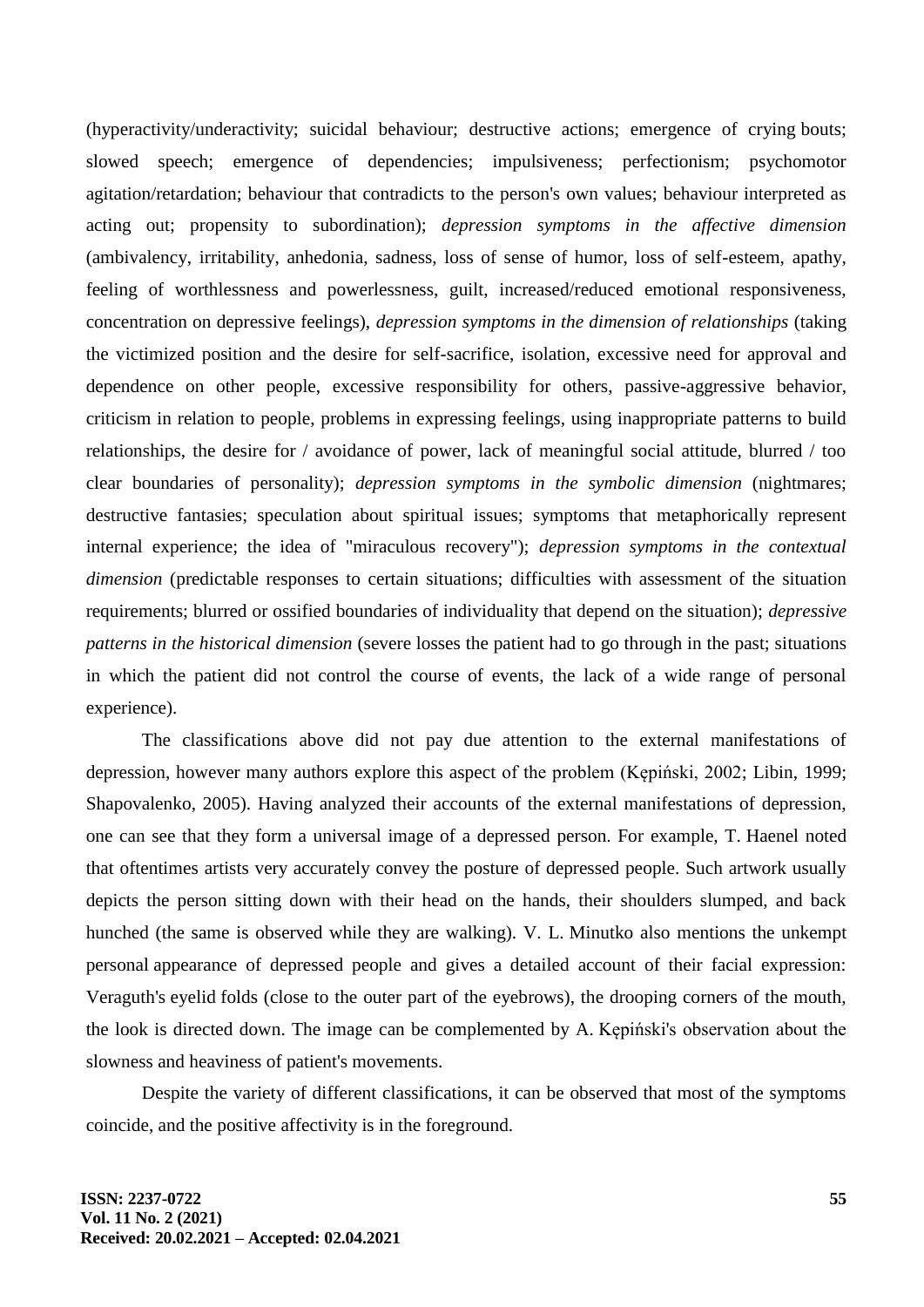To cite Yu. Nuller, a stable constellation of symptoms that are hypothetically generalized by their conditioning pathophysiological mechanisms is called a syndrome (Nuller, 1981). He explains the hypothetical nature of such grouping of symptoms and the lack of a universal classification of syndromes by the fact that the pathogenesis of depression is not adequately investigated. He also distinguishes two lines in categorizing depression syndromes: 1) identifying syndromes based on frequent and stable combinations of symptoms; 2) combining symptoms into syndromes by singling out the most important symptoms and outlining symptomatology groups around them. Depression is not sufficiently studied, therefore the classification of syndromes is incomplete.

The variety of classifications of depressive syndromes is presented in the book "Depressions. Modern Therapy" by V. S. Podkopytov and Yu. Yu. Chaika (Beck, Rush & Emery, 2003). A popular in Russia E. S. Averbukh's classification is based on the principle of the presence of a persistent depressive mood and the presence or absence of the following symptoms: anxiety, hypochondria, asthenia, depersonalization, obsessions. The classification includes six syndromes: melancholic, anxio depressive, depressive-hypochondriac, as the node pressive, depersonalization-depressive and obsessive-compulsive depressive syndromes (Garanian, 2009). On its basis, the author presents below a syndrom-based classification of depressions.

For *melancholic depression*, the following are typical: melancholic mood, ideas of low self-worth, suicidal thoughts, loss of emotional responsiveness, guilt, retardation (motor and ideomotion), improvement of the condition in the afternoon, a painful insensibility localized somewhere in the chest ("atrial melancholy"), interruptions in the sleep-wake schedule, unawareness of own medical condition. Somatic symptoms are also present: pupils dilation, dry skin, reduced appetite, slowed intestinal peristalsis.

*Anxious depression* is characterized by the feeling of uncertainty and external threat, expecting an adversary. Anxious fears differ in terms of contents and represent overvalued ideas. The patient also experiences restlessness, motor anxiety, guilt, somatic and vegetative symptoms and deterioration in the condition in the evening.

*Senesto-hypochondriaс depression* can be diagnosed by the following symptoms: a belief of having a certain illness with corresponding bodily sensations (senestopathies), somatic disorders, obsession with one's own bodily sensations, constant search for the causes of the illnesses, melancholy-anxiety affect with the prevalence of irritability and tearfulness.

*Asthenic depression* is manifested in vital asthenia, the underlying symptom of which is energy deprivation, which sometimes goes to impotence (as opposed to regular fatigue, the condition is persistent). It is characterized by both mental and physical exhaustion. Judgments of such patients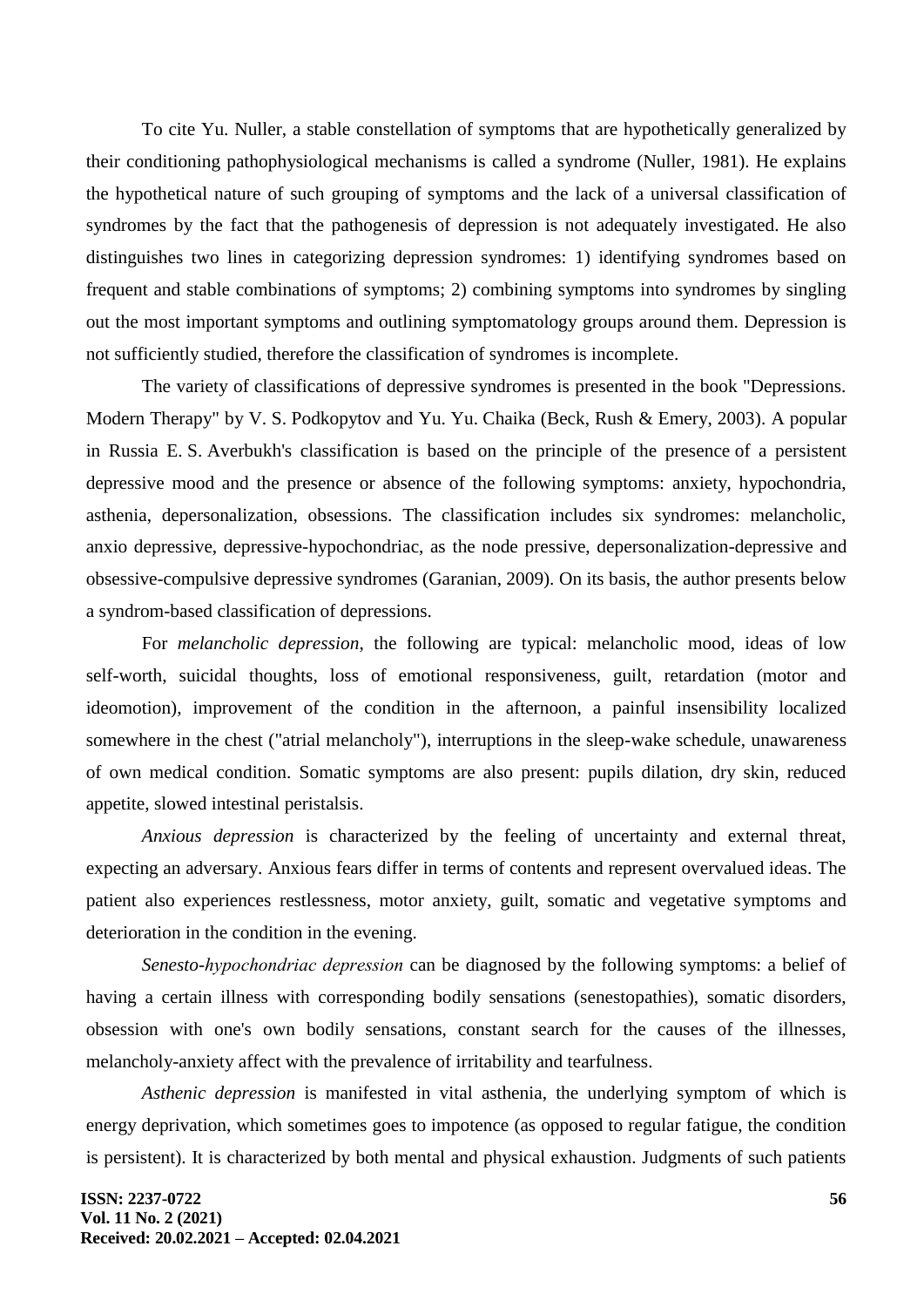are superficial, and oftentimes lack the logic of reasoning, which is the consequence of the impaired concentration, memory, and intellectual performance. An increased sensitivity to interoceptive impulses is observed, patients may feel body pain and headaches. There are an emotional instability, irritability and weakness. The condition of such patients is sharply deteriorated in situations of abundance of impressions from the outside, noise or novelty. The mood is unstable, it is characterized by tearfulness, irritability, constant dissatisfaction, increased sensitivity, worries about intellectual weakness.

*Depersonalization depression* is characterized by the sense of alienation of emotions, which is painful. The patients see the world as lifeless as they are. The following types of depersonalization are observed: auto depersonalization (alienation of feelings and thoughts), somatodepersonalization (no need for sleep, no sense of hunger...) and allopsychic depersonalization (the world is perceived lifeless). The painful torpor is accompanied by an anxiety, melancholy of apathy.

*Obsessive-compulsive depression* includes obsessive-compulsive experiences, combined with a melancholy or anxiety affects, psychomotor agitation and asthenic symptoms. When the compulsions are countered, they aggravate and are almost never actualized. They include ideational (obsessions), emotional (phobias) and locomotor (compulsions). The typical symptoms also include: irresistibility, stereotypy of repetition, unclear content, the nature of the patient's own thoughts (Beck, Rush & Emery, 2003).

Since after Yu. Nuller, the author understands depression as a medical condition which symptomatology is limited to depressive or depressive and manic syndromes, the author believes it is worth outlining the manic-depressive disorder (MDD), which is classified as an endogenous depression. At the same time, Yu. Nuller distinguishes two types of MDD progress: unipolar and bipolar. In his studies, he considered a complete absence of manic episodes to be the indication of a unipolar progress of depression. The group with bipolar progress included the cases where no more than four depressive episodes were observed before the first distinct mania (Nuller, 1981).

People with bipolar disorder have both depression (the symptoms mentioned above) and mania: sharp mood elevations. Statistically, unipolar conditions with no manic episodes are more common. The primary symptom of the manic disorder is the prevalence of euphoric mood, and at times, the mood becomes irritable and depressed (Gataulina & Demin, 2010). Behavior often does become extravagant, and when talking, "thoughts slip away", probably because of a short span of attention. Typical symptoms are psychomotor agitation, hyperactivity, no need for sleep. Self-criticism almost is not observed in this condition. Patients with bipolar disorder are at a high risk of suicide (Kępiński, 2002).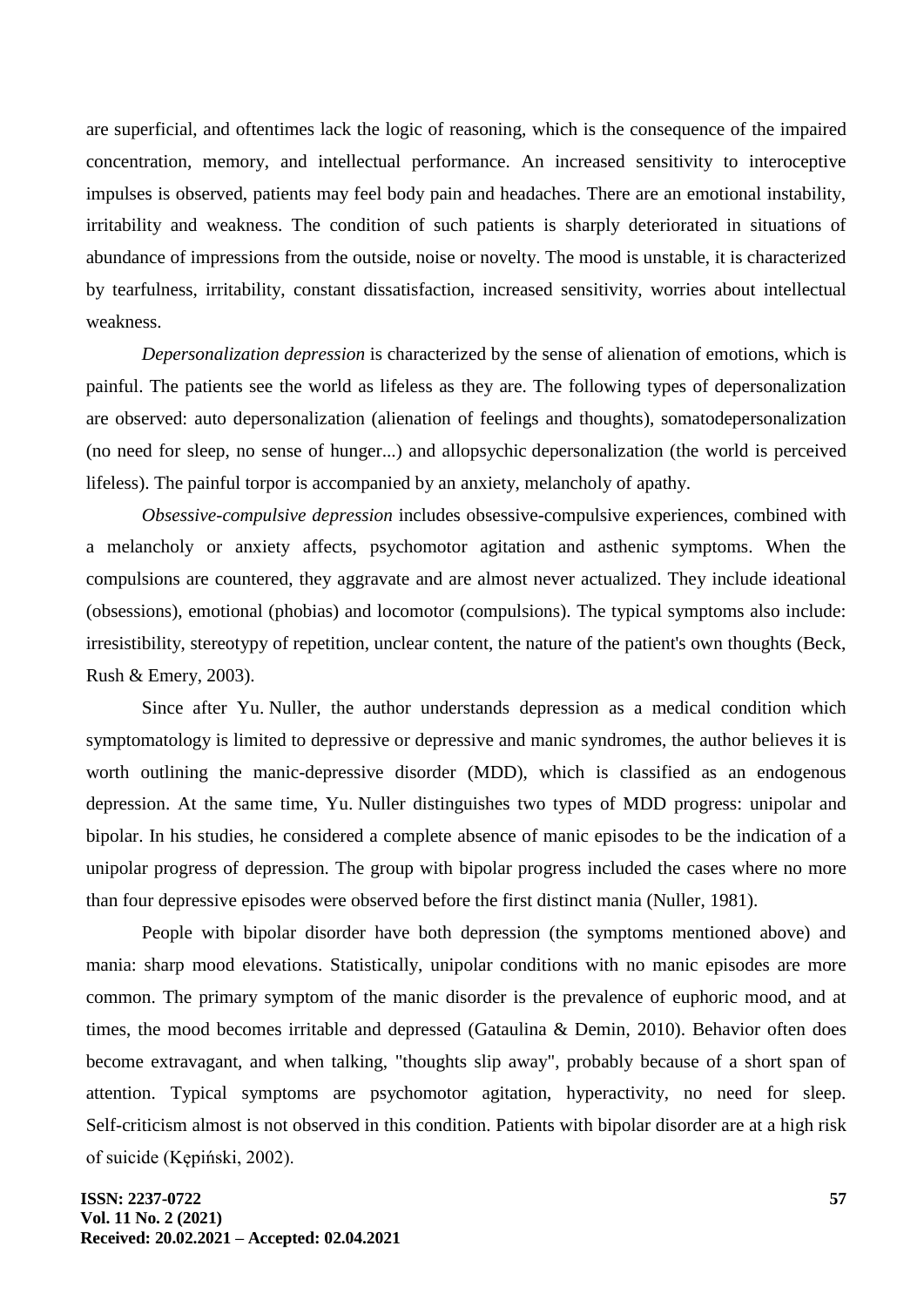## **4. Conclusion**

Summing up the above, it should be emphasized once again that basing on the definition of the term "symptomatology" in the Dictionary of Psychiatric Terms by V. M. Bleicher and I. V. Crook, we understand "depressive symptomatology" as the combination of depression symptoms. In turn, in the definition of the term "depression", we drew from a provision in the book "Depression and Depersonalization" by Yu. L. Nuller, which interprets it as a medical condition, the symptomatology of which is limited to affective syndromes: depressive or depressive and manic. Although there is no universal classification of depressive symptomatology, symptoms can be distinguished that are common for all of the above classifications, namely: lowered mood (sadness, melancholy...), anhedonia (a loss of interest or pleasure from a previously enjoyable activity), fatigue, pessimism (negative perception), feelings of guilt and anxiety, reduced intellectual ability, disturbance of appetite and sleep, suicidal thoughts. Symptoms can be combined into syndromes based on frequent and stable combinations of symptoms, or through combining symptoms into syndromes by singling out the symptoms the author believes to be most important and outlining symptomatology groups around them. It is noteworthy that a universal classification of depression syndromes or a universal classification of depressions do not exist. The paper described the syndrome-based classification of depressions which is based on E. S. Averbukh's classification of syndromes and includes: melancholic depression, anxious depression, senesto-hypochondriaс depression, asthenic depression, depersonalization depression, obsessivecompulsive depression. A special symptomatology is typical for the masked depression i.e. a depressive condition in which mental disorders are almost unnoticeable, while the physical ones prevail. The symptoms of such depression are often referred to as "masks". There are a variety of such "masks": psychopathological disorders, circadian rhythm abnormalities, vegetative disorders, pain with various causes and location, pathocharacterologic disorders. Particular attention should be given to the bipolar disorder, which is characterized by both depression and mania (sharp mood elevations).

### **5. Compliance with Ethical Standards**

*Conflict of interest:* The author declares that there is no conflict of interest. *Funding:* The research was not funded. *Ethical approval:* For this type of study formal consent is not required.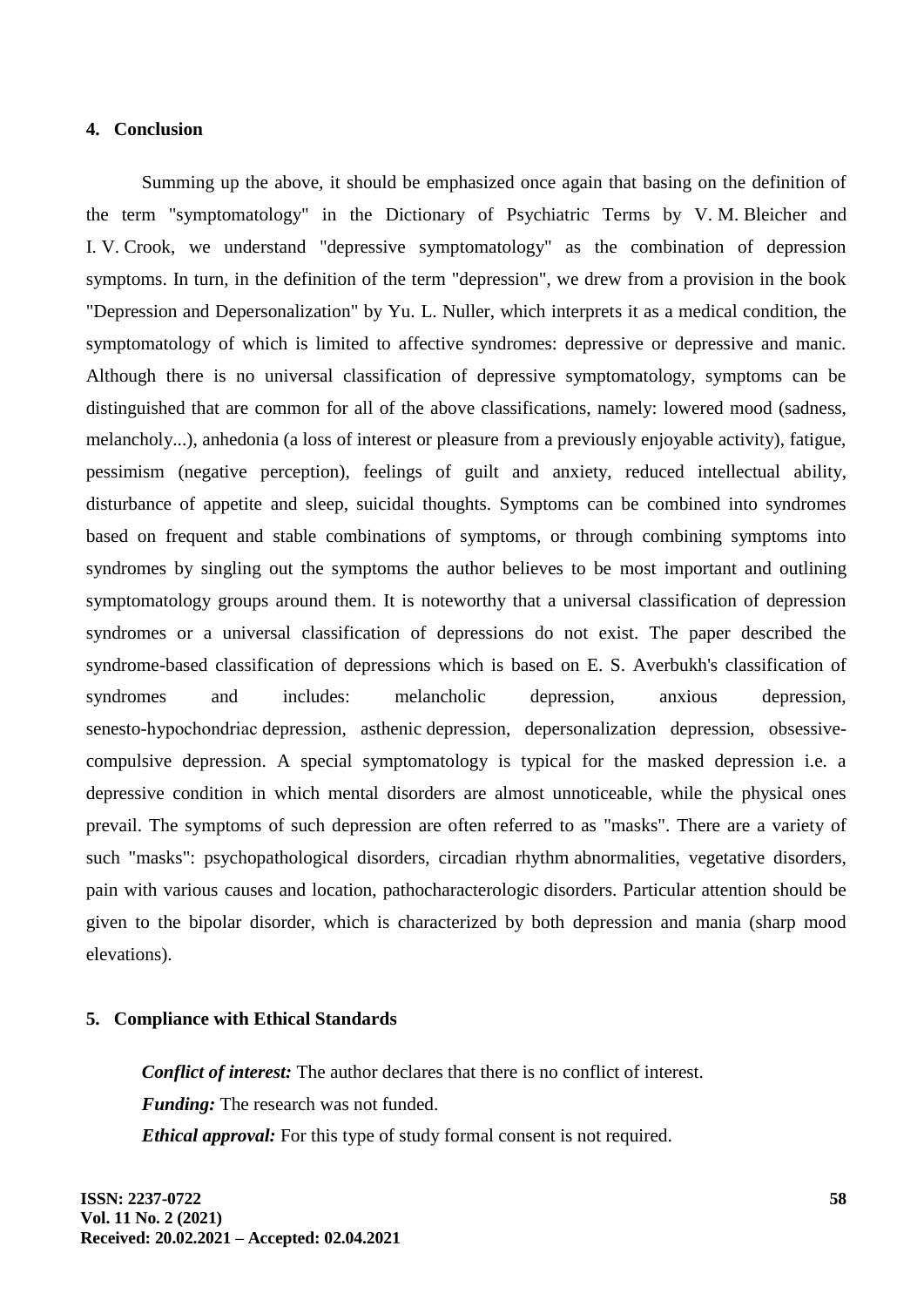## **References**

Beck, A.T., Rush, A.J., & Emery, G. (2003). *Cognitive Therapy of Depression.* St. Petersburg, Piter Publ. ISBN 5-318-00689-2

Bendas, T.V. (2006). *Gender Psychology.* St. Petersburg, Piter Publ. ISBN 5-94723 -369-X

Bleicher, V.M., & Crook, I.V. (1986). *Diagnostics in Abnormal Psychology.* Kiev, Zdorovya Publ.

Comer, R. (2001). *Fundamentals of Abnormal Psychology.* St. Petersburg, Neva Publ. ISBN 5-89570-005-5

Desyatnikov, V.F. (1987). *The Masks of Depression.* Moscow, Znanie Publ.

Frolova, Yu. G. (2011). *Medical Psychology.* Minsk, Vysheishaya Shkola Publ. ISBN: 978-985-06-1963-1

Garanian, N.G. (2009) Depression and Personality: Survey of Foreign Studies. *Social and clinical psychiatry, 1*, 79.

Gataulina, O.V., & Demin, E.I. (2010). Depression as an Pressing Social Problem. *Zdorov'e – osnova chelovecheskogo potentsiala: problemy i puti ikh resheniya, 1*, 416.

Haenel, T. (2009). *Depression or Life with a Lady in Black.* St. Petersburg, Piter Publ. ISBN 978-5-49807-196-1

Hjelle, L., & Ziegler D. (2002). *Personality Theories.* St. Petersburg, Piter Kom Publ.

Kępiński, A. (2002). *Melancholy.* St. Petersburg, Nauka Publ. ISBN: 5-02-024984-X.

Kholmogorova, A.B. (2011). *Integrative Psychotherapy of Disorders of the Affective Spectrum.* Moscow, Medpraktika-M Publ. ISBN 978-5-9880323И.

Kovpak, D. V., & Tretiak, L. L. (2009). *Depression: Diagnostics and Treatment Methods.* St. Petersburg, Nauka i tekhnika Publ. ISBN: 9785943874819.

Libin, A.V. (1999). *Differential Psychology: at the Intersection of European, Russian and American Traditions.* Moscow, Smysl Publ. ISBN 5-89357-0448.

Minutko, V.L. (2006). *Depression.* Moscow, Geotar-Media Publ.

Nartova-Bochaver, S.K. (2012). *Differential Psychology.* Moscow, FLINTA Publ. ISBN 978-5-89349-435-8.

Nuller, Yu. L. (1981). *Depression and Depersonalization.* Leningrad, Medicine Publ.

Podkopytov, V.S., & Chaika Yu. Yu. (2003). *Depressions. Modern Therapy.* Kharkov, Tornado Publ. ISBN 966-635-495-0.

Rudnev, V.P. (2002). *Characters and Personality Disorders.* Moscow, Nezavisimaya firma Klass Publ., ISBN 5-86375-045-6.

Shapovalenko, I. V. (2005). *Developmental Psychology.* Moscow, Gardariki Publ. ISBN 5-8297-0176-6.

Smulevich, A. B. (2001). *Depression in General Medicine: Doctors' Guide.* Moscow, Meditsina Publ.

Veltishhev D. Yu. (2000). *Clinical and Pathogenetic Regularities of Situational Disorders of the Depressive Spectrum.* Thesis of Doc. Diss. (Medical Sciences). Moscow.